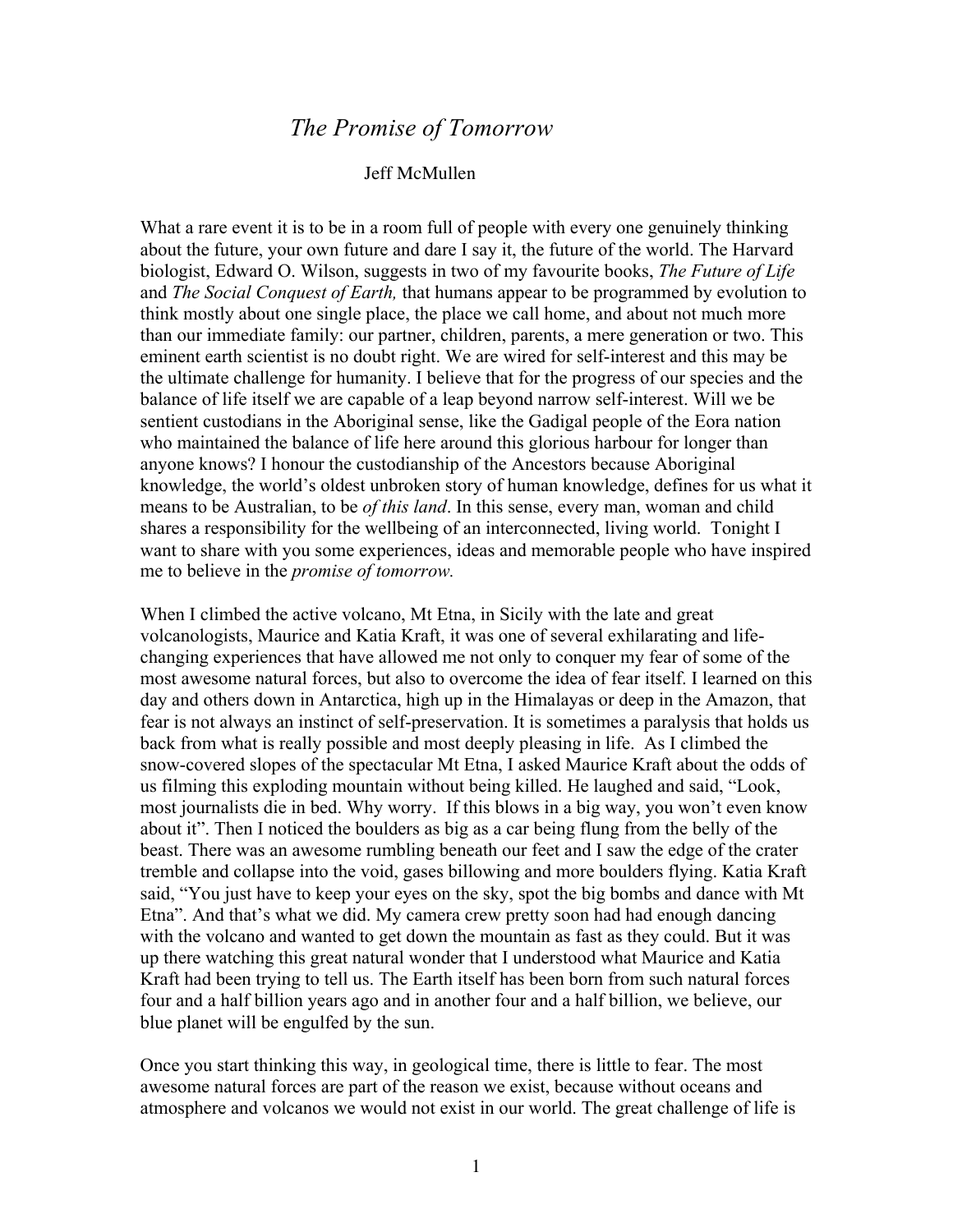to work out a harmonious way of enjoying it while we are here. Maurice joked, famously in that film we made together, that he would love to make an asbestos canoe and ride a lava flow as the very last thing he ever did. Katia chuckled and said, "Go ahead", but she would stick to taking the pictures. This wonderful French couple spent their whole lives living dangerously, doing what they loved, and trying to understand the *super plumes* that could cause a massive loss of human life in countries like our neighbour, Indonesia, where so many live on the slopes of active volcanos. In this way the French volcanologists made an extraordinary contribution to human knowledge that countless millions of people now benefit from. A year and a half after our memorable adventure together Maurice and Katia were killed in a catastrophic blast in Japan, an explosion that turned them into stardust. When I look at the stars I think of how much they taught me.

In North-western Australia, when I climbed down inside some of the enormous earth impact craters left by gigantic meteors that have crashed to earth through the ages, I moved on to an even larger calendar, to the idea of astronomical time, to see that we are part of a much bigger story, one beyond our own small planet. Why fear the folly of men, the madness loose in the world right now, when earth and everything and every one on it will be space dust one day? The wonder of life is to appreciate that we have this time to savour it and even to dare to comprehend it. My guide exploring the comet and meteor craters was that brilliant American astronomer and geologist, Gene Shoemaker whose wife had first spotted the massive Shoemaker-Levy Comet. Gene Shoemaker's research on the danger of near-earth asteroids pioneered that whole new branch of catastrophe theory. He used to wear a T-shirt that had one dinosaur looking at another as the comet comes in and the dinosaur says, ' OH SHOOOT!" It was not a comet that ended Gene's life. On the Tanami Road north of Alice Springs, a lonely stretch of road through the country he loved the most, his car was in a head on collision. NASA named a space vehicle after him, the one probing the near earth asteroids and Gene is the only human being whose ashes have been scattered on the moon. Now he *is* space dust, part of the great continuum he was fascinated with always. The truth is – and Gene Shoemaker knew it - there is far more chance of humans ending our run on earth by ourselves than us being hit by a giant meteor.

The problem is, as Edward O. Wilson warns, that we don't think much beyond the bubble of our own lives. After travelling through so much of the world, through countries of enormously different states of modernity and culture, from Samarkand, the city of the Golden Domes, in Uzbekistan, through Mongolia with the descendants of Genghis Khan, wandering around the ruins of Angkor Wat in Cambodia or the ancient civilisations in Central and South America, I came to see that this self-interest is part of a long historical pattern. Most humans, especially in the wealthier parts of the world, live in a matrix. It is not a cyber world like the Keanu Reeves movie. We live in a Matrix of self-interest, shaped by our own culture, education, information and experience. Even in a digitalized globalized world we often find it hard to understand the individuals in a far off land like Syria or Sudan.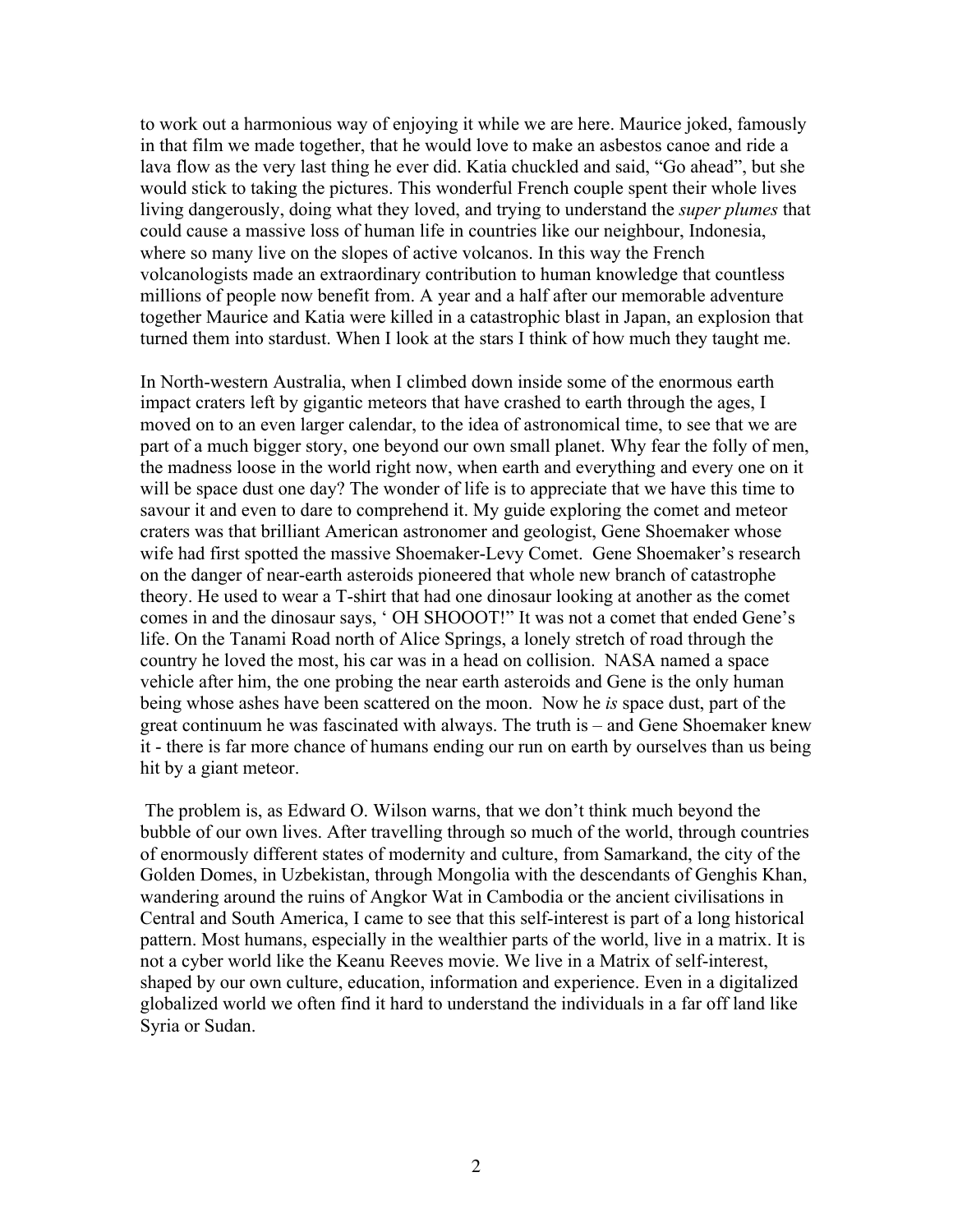Despite our near- overload of information we struggle to fully comprehend the big picture, to understand that 75 per cent of the world's poor are women and children, that China and India have tens of millions of women 'missing' from their population because of female infanticide, that around 800 million people are struggling to survive because of chronic water shortage, that 34 million people have the HIV virus and about the same number have died of AIDS. Sometimes we don't even realise what is happening here at home, that HIV numbers are rising again or Aboriginal children in the Northern Territory are gripped by a 160% rise in suicide during the first six years of the Intervention in their remote communities. How can we find empathy with all of these strangers?

I remember my mother feeding beggar-women and their children who came to the gates of our house when my family lived on the island of Penang during the Malayan Emergency of the 1950's. My father, who was in the RAAF, fighting what they then called 'terrorism', pointed out to us as children the connection between ethnic conflicts, insurgency, so called wars of liberation and the pressures of overpopulation in lands of limited resources. We watched the poverty walk right up to our door. Old wrinkled men who slept on pieces of cardboard down in the monsoon drains. And the children stared at us as we set out plates for them. "If you keep feeding and clothing them", my father said, "they will keep coming back." My mother would say, "They have young children and they are hungry. We've got plenty." My father, Jack, just smiled as he watched my mother give us all a lesson in true humanity. In her own small ways she so often made a difference. I have carried that lesson with me all my life and tried to live up to her example, by sharing life generously, even with perfect strangers, and along the way I have learned much from them too.

Imagine walking from our modern world into one of the most remote corners of earth, deep into the Amazon jungle to meet a tribe still living as if they were in the Stone Age. The Zoe, in the north of the Amazon rainforest up near Surinam, had never seen a white man with blue eyes before. When I showed them a picture of our German Shepherd, Ned Kelly, their eyes were wide open. My partner Kim seemed even more exotic to them and as they passed that photo around, all of the Amazon women and children smiled broadly at the face that smiled at them. The Zoe women daubed their bodies with red ochre and wore a headdress of white vulture feathers. The men carried blowguns and bows and arrows. They looked at me like a man from another star. I do not want to romanticise their hard life because at the time this small tribe's very existence was threatened by malaria, carried in by missionaries who had contacted them to bring them the Bible. After the weeks I spent living with the Zoe I could see in them ourselves, where we have come from, what we have won and what we have lost. It gave me a very clear view of the human journey. I became friends for that time with one unforgettable Amazon man, Toru and his family. First we had to build up some common language, pointing to the animals, the fire, the sun, the day light filtering through the rainforest canopy or up at the stars at night. Through the art of listening carefully we learn so much faster. Toru and others shared their remarkable world with me. We hunted, fished, ate, swam and celebrated together. As I listened to them sing and chant at night while the jungle rang out with sounds I had never heard, I found that Toru and his people were incredibly aware, true masters of their Amazon rainforest environment. But they also were totally unaware and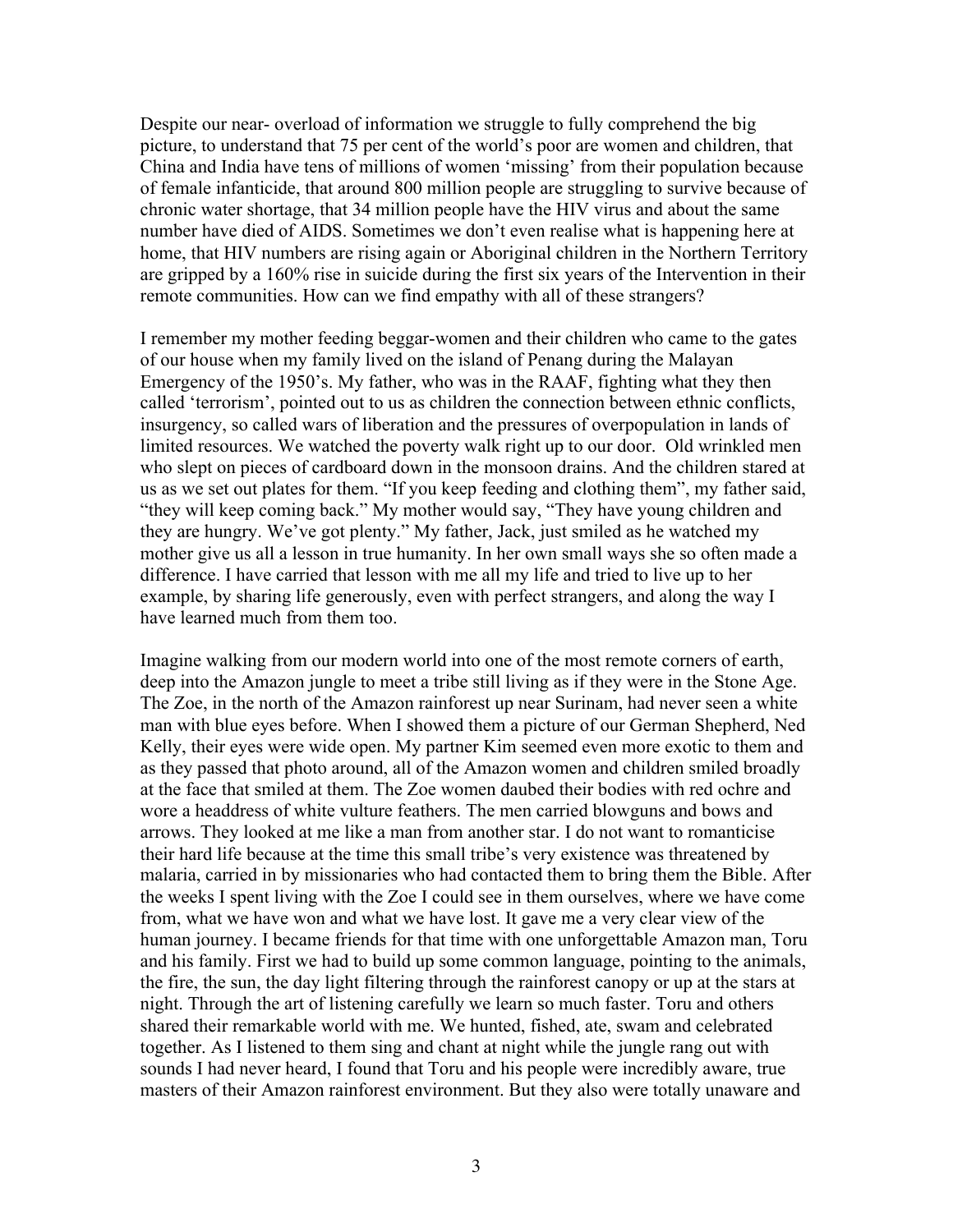unprepared for the intrusion of the wider world around them. There were so many threats that they could not comprehend, like violence and disease that have reduced the Amazon population from about 5 million indigenous at the time of the arrival of the Portuguese to just 200,000 today. Toru and his people reminded me of us at this hour in human history. We are so immersed in our own lives that we can't comprehend how all of humanity is interconnected, that we are part of nature that is under threat and that so much of our world is damaged and changing so rapidly.

After over fifty years of traveling this world I believe that our species is at war with itself and against the earth. The two things are connected. Of more than thirty wars I have been to, from the dirty little civil wars in Central America, to the grinding trench warfare in Eritrea and Ethiopia, to the slaughterhouse of Rwanda where I saw a schoolhouse stacked with thousands of corpses, there was always an underlying pattern. The most dangerous political pressure came from unsustainable growth in population in vast zones of distress where the most essential life-sustaining resources were run down or gone. In the 1830s when my family were settling in Australia, the whole world had less than one billion people. Suddenly we have seven billion and our world is changing at an unprecedented pace. Human life is plainly out of kilter. The past century has seen the greatest loss of life in human history, with 160-180 million killed in conflict. In the new millennium we continue the fighting over land and lines on the map. Oil, food and precious metals are the spoils now. But by 2025 when it's expected we'll have eight billion people, the danger may be even greater. The amphibious explorer, Jacque Cousteau, warned us of this years ago. I have visited his marvellous institute in Paris where the global research indicates that by 2025 the world will cross a threshold where there will not be enough fresh water for many more people. We are not adequately preparing for this challenge, even when water is our most essential life sustaining resource. After this round of the oil wars, every global strategist and Pentagon hot spot forecaster understands that we run a risk of the water wars.

Drive south from the Horn of Africa down through the Sahara and you follow rolling waves of desertification. In Senegal, you were glimpsing it in my film, whole villages have been buried by the sand dunes, sometimes three levels of houses and even mosques down beneath our feet. In the Eritrean war which ground on for over four decades with primitive trench warfare, two sides who couldn't feed their own populations clawing away for territory, I saw the man-made famine. Coming back from the front line at Nakfa, I stopped our four-wheel drive to hand a box of food to some Eritrean women and children sheltering under the twisted roots of a tree from the Ethiopian Migs that flew overhead. A very beautiful but sad woman just stared at the ground and so I returned with my driver to translate for me. She lifted the veil that fell from her head and there by her side was the tiny day's old baby that had died because she did not have the milk in her breast to feed that child. I have never forgotten that woman or child. The war had created the famine because both sides were destroying their crops, their farmlands and their water supplies. It underscored for me the connection between war, famine and environmental ruin on the whole African continent. Millions of people in warzones are daily on the edge of starvation. In so many other recent conflicts whether it's in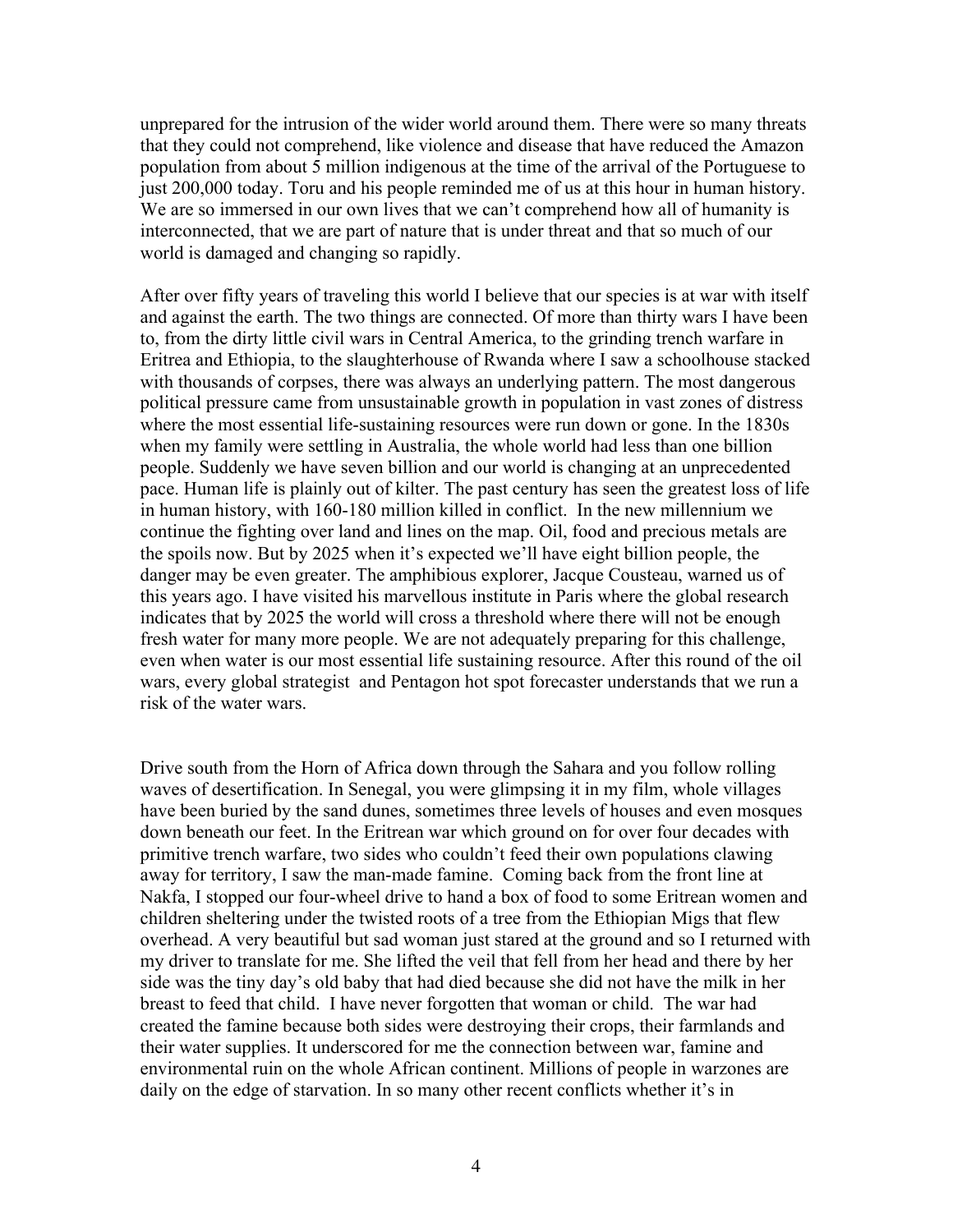Afghanistan, Pakistan, Iraq, Somalia, Sudan, Burundi, Rwanda, the Congo, Zimbabwe or Sri Lanka there is this underlying dangerous pressure where severe unsustainable growth in population has caused critical stress on environments and the most vital life-sustaining resources are running down.

According to the British earth scientist, Norman Meyers, since the end of World War II humans have devoured more raw materials than all our ancestors combined. As a consequence of this exploitation, many species, apart from humans, are being liquidated at an astonishing pace. By the end of our century one third of all living species may be gone. Watch the birds now on the wing because of 10,000 species, 7000 are in drastic decline. When the smoke clears from our skies, take a long walk through our bush and think deeply because up to 50,000 of the world's 250,000 kinds of plants are expected to disappear over the next few decades. After seeing so much of the world I agree with Richard Leakey, Tom Lovejoy and other brilliant scientific minds I have encountered that the evidence is overwhelming – the Earth is going through the Sixth Period of Mass Extinction. We humans are driving this destruction.

Now I understand that perhaps for the first time in the history of life on earth a single species has threatened the very balance of the interconnected systems on which all life depends. We are the *Natural Born Killers*. As bad as it is now, it can get much worse. Our generation must act courageously with a more comprehensive strategy to halt this violence and destruction or future generations may not exist. We simply cannot fully comprehend the consequences of failure.

This will no doubt surprise you after my confronting assessment of the dangers and challenges, but I remain hopeful for humanity. The horror I have seen in so many places is counterbalanced by my strong belief in our better instincts and innate common sense. I do not, like some, believe civilisation is about to end because everywhere I have been I have found brilliant people to inspire this belief that we can change the world for the better. When humanity is facing danger on such a scale, history suggests we may be galvanised to action. I believe it is this common sense and extraordinary resilience of humanity that has seen us survive Hitler, Stalin, Mao, Pol Pot, Idi Amin, Saddam Hussein and Osama Bin Laden. We can survive all of the other madmen of this hour if we can overcome our paralysing fear of those who seem different and break out of this matrix of narrow self-interest. The greatest challenge for us all is to begin an evolution in thinking, to start behaving like a sentient human community.

In that spirit, I have offered some ideas in my book, *A Life of Extremes,* some interconnected approaches from minds far greater than my own, to try to solve our human problems. I am not worried about scepticism. So many inspiring people I have met through the years always recognized that there would be naysayers, telling us there is no hope for change. John Lennon dared to tell the world to "*give peace a chance".* He imagined a better world and used every breath to make it happen. We need to give ourselves the deep thinking time, the silence and reflection to imagine what we can do. Your  $21<sup>st</sup>$  Century education is a vital part of this process, as we now have the greatest accumulation of human knowledge in history and the immense possibilities of our new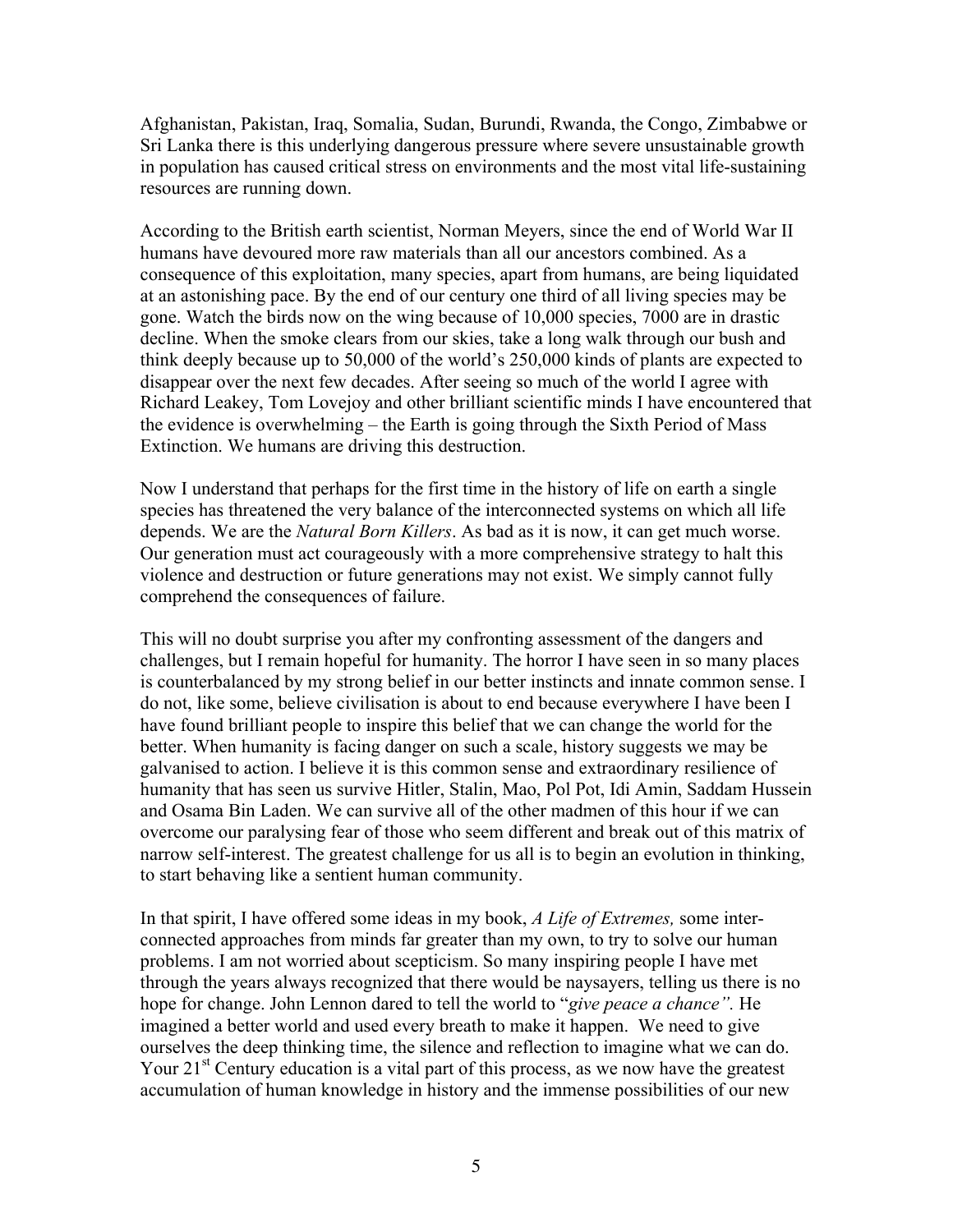technology. Learning can be lifelong and shared. We can't close off our universities or even our pre-schools only for a wealthier few. The greatest potential in our fast growing world is to tap the enormous intellectual capacity of all seven billion people, especially the impoverished majority, women and children.

Australia, I am convinced, can show the way. For the third year in a row the OECD has ranked Australia as a world leader in quality of life. This version of the health and happiness index is broad and deep and should be a cause of national celebration. Yet at the same time younger Australians are warned that they risk being the first generation to have a shorter life expectancy than their parents. The obesity epidemic of lifestyle illnesses challenges our complacency. So does the sorry state of Indigenous health, which is the full time focus of my work. In most of the remote Aboriginal communities I work with I am often the oldest man in the red dirt streets. The key to change the Aboriginal life expectancy gap and also to reduce the risk of the younger generation having a shorter life expectancy is to empower the individual, family and whole communities with essential life-changing education. For instance, for every extra year of education provided to a whole community of young teenage girls we will add up to four years life expectancy to their first baby. For every additional year of education we will reduce by seven to ten per cent the chance of that young woman losing her baby through infant mortality. Through this process Australia can lead the world by example. As recently as 1990 some twelve million infants died before they reached the age of five. Medicines, vaccines and even the availability of water have helped reduce infant mortality to around 6 million babies a year. Aboriginal infant mortality was once five times the rate of others, but today it is down to two times higher. I think of the mother in Eritrea and I know that's still too many families losing their children. So how can we improve the health of the human family as a whole?

The starting point is to understand that for all of us between 70 and 80 per cent of our health will be shaped by social determinants, the quality of our education, work, living environment and health care? Ending poverty is the overall challenge. If you are going to contribute here at home or on a global scale you will need to be healthy yourself. To respond to your generational threat of reduced life expectancy you can first use your own life-skill education to reduce intake of sugar, fat, salt, tobacco and excessive alcohol. Whatever way you look at it, knowledge is the key to selfempowerment. When you step back and look at the big picture of Australian health, however, despite our top of the world ranking, even 58% of doctors are overweight or obese, compared with 64% of the rest of us. Why does the profession with arguably the greatest scientific knowledge of the threat of the obesity epidemic still struggle to change behaviour? The answer is almost certainly the work/life balance, or more bluntly it's overwork.

A new *Beyondblue* survey indicates that many medical students at University are working and studying over 50 hours a week and too many full-time GPs are driven by overwork and trauma towards much higher levels of stress, self harm and even suicidal thoughts. In my work with Aboriginal people who have demonstrated extraordinary resiliency through thousands of years of changes to their living environment, I am constantly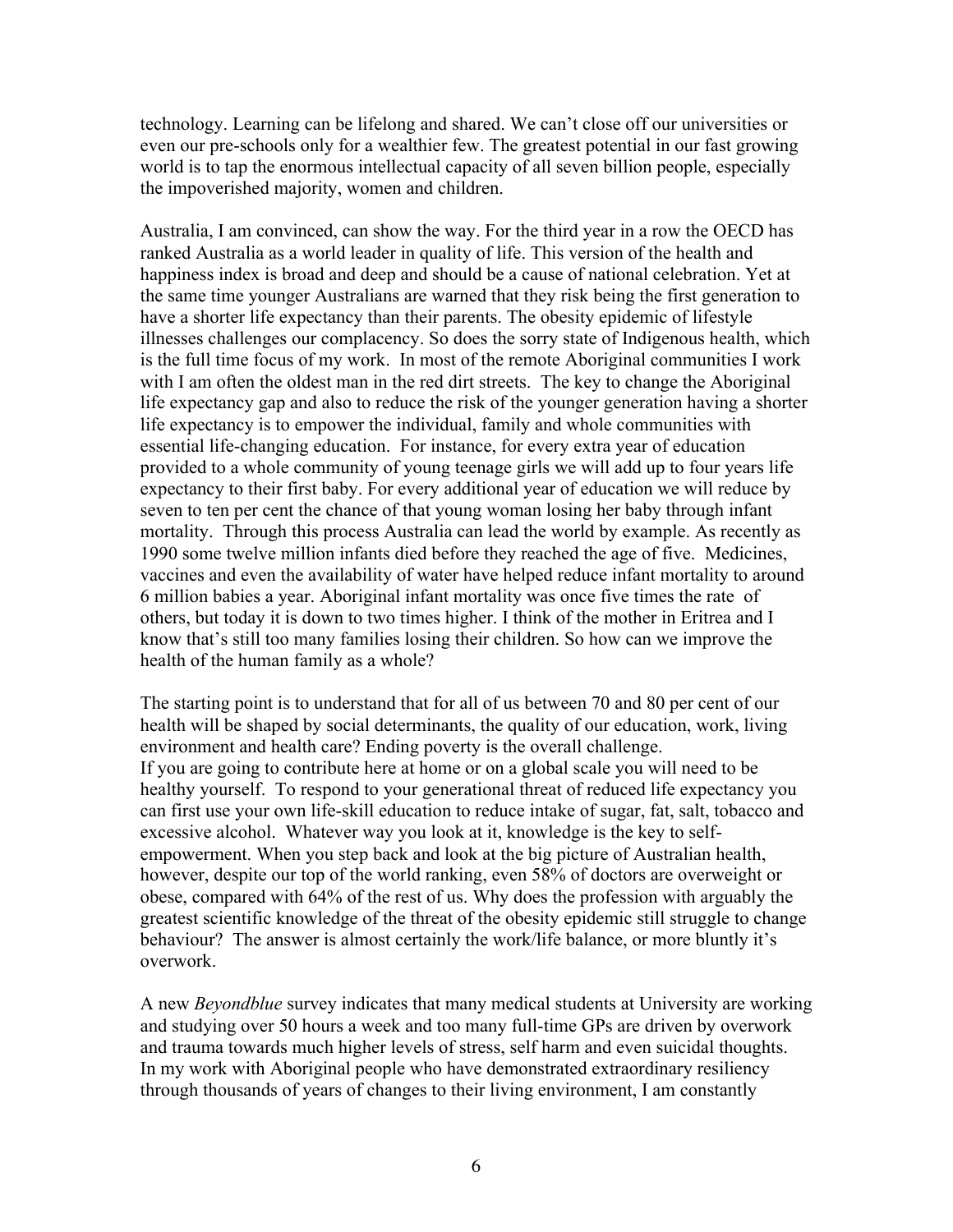reminded that fundamentally as a species we have become sedentary when clearly we evolved to move, to walk the country. We all need to walk in the right spirit and when you do you will hear the country sing to you. Health, I believe, is a state of mind and body. Give yourself the time for peace.

With the younger Aboriginal boys and girls I work with on better health and nutrition I never make arguments of prohibition. I know that many of their medical conditions like anaemia and otitis media are related to their poverty. But about half of young teenage Aboriginal girls still smoke even while pregnant. This, combined with our modern junk food diet, gives them a highly elevated chance of a dangerously low birth-weight baby whose kidneys have too few nephrons, setting up the risk of renal illness and reduced life expectancy. So I make a positive case that good nutrition and not smoking or drinking during pregnancy can gift your baby the chance of health and a longer life. I put it this way. Tobacco was an introduced drug, one of the white man's poisons. So was sugar and it became a commodity driving the global slave trade. Who wants to be part of the legacy of the global slave trade? People are consuming on average 20 teaspoons of additional sugar, usually corn syrup high in fructose. So push back the white man's poison. We don't need it. With this kind of thinking most Australians have already turned away from cigarette smoking. We lead the world in plain packaging and explicit warnings on the dangers of that health threat. The next steps to wellness instead of the sickness industry involve reducing all of the lifestyle related illnesses. Why shouldn't the food industry be taxed or even penalized for pushing sugar, salt and fat when this adds so much to the nation's medical bills? In a country of binge drinkers where we organise most social occasions around alcohol use (cheers) can we also take the lead and establish celebratory drinking that is not harmful to yourself or others? I believe we can. If you become truly fit for the  $21<sup>st</sup>$  Century challenges then you just might become the first generation to live to 100.

As almost all nations now continue to stretch their longevity, clearly a Population Plan for the world is needed to help improve the health of all seven billion members of our human family. The world's richest nations have reneged on most of their promises at the UN Conference on Population back in 1994. For about one cent a day, or the cost of a glass of wine or a cold beer per year, those of us in the developed world could fund the birth planning we promised the undeveloped nations. Without it, we are in far worse trouble because the global population is likely to reach ten million around 2050 before a possible slowing of the birth rate gives us a chance to stabilise our dangerous and unsustainable growth. Without action now, the worst-case projections would see our species swarm like locusts, with the most extreme catastrophe theorists talking of fourteen billion human beings next century. I think that is unlikely.

A sign of great hope for our species is the clear trend by impoverished women when they make economic progress to usually opt to have just one or two children, instead of four or more. This could turn out to be a life-saving action for our species, a change that helps to stabilise the loss of other creatures as well. On a visit to Nepal with the late Anita Roddick, founder of *The Body Shop,* and once one of the richest women in Britain, I saw her relating wonderfully to some of the poorest women on earth. She knew that we could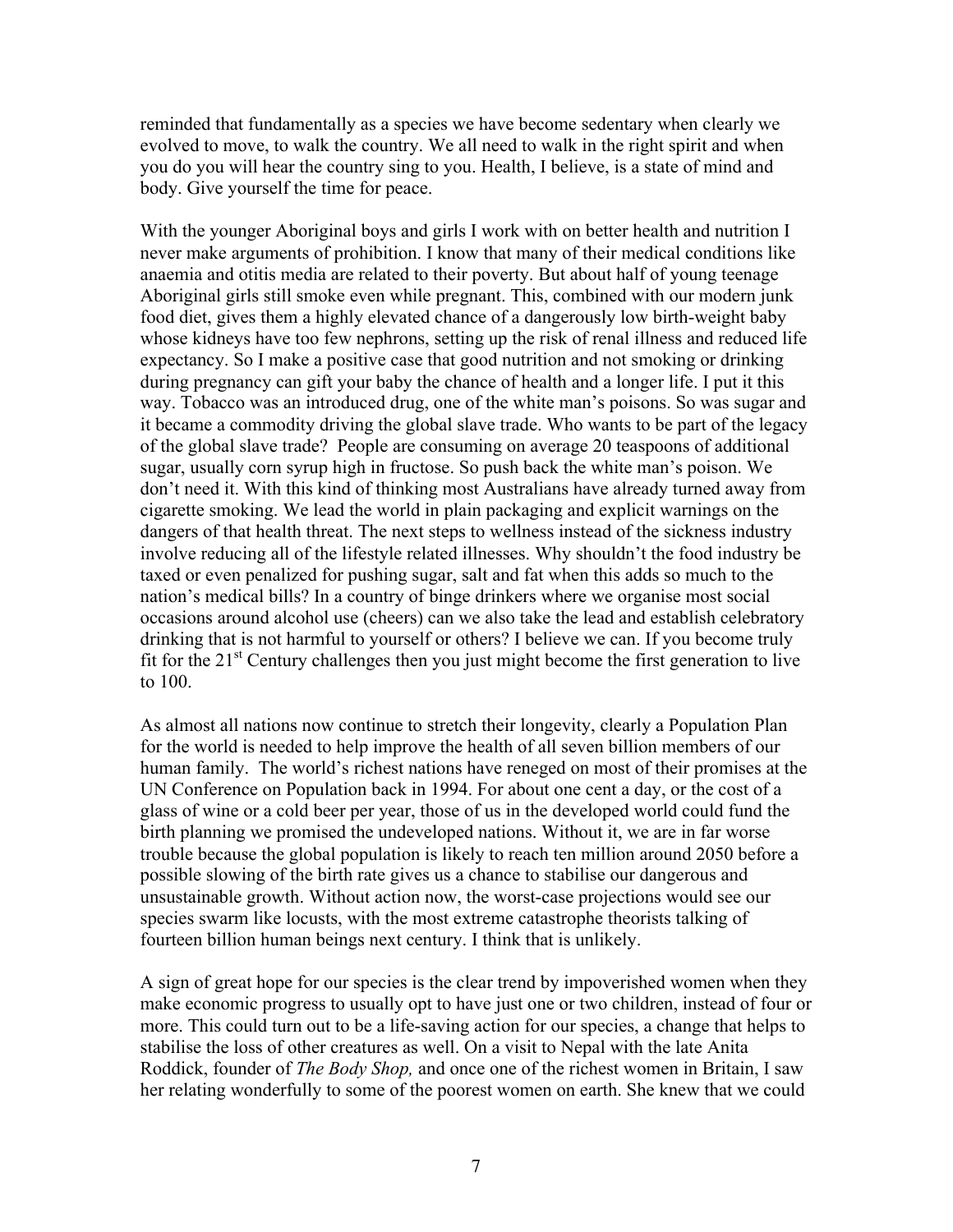change this world for the better. In Bangladesh filming another wealthy woman from America they called the Angel of Bengal, I discovered that as infant mortality is steadily reduced, women tend to have fewer babies. Bangladeshi women now average 2.2 births, which proves that through literacy, technology and improved birthing care we can stabilise our crowded world.

I would urge all of you to become involved in some way in the global effort to eliminate poverty in the human family. That's right, not to *reduce* poverty, that's been the focus in my lifetime. Your generation should help *eliminate* poverty. Over the last thirty years we have seen global poverty reduced from about one in two to today's far more hopeful rate of about one in five. Now these are just numbers. Instead of numbers, I think of my mother, standing at our door in Penang, talking with those other mothers about their children. In this way, perhaps, each person you meet in life can be an unforgettable stranger. Empathy with others will be one of your greatest sources of joy and it will deepen the love for those you love the most.

A Real Health Plan for the developing world and sustaining this through foreign aid is probably our best investment in the future longevity of our species. The truth is that many of our most charming creatures like the kangaroo have been around for over twenty million years, the great whales passing our coast again for even longer. You may have heard on the news today of the mother whale circling its calf that had become trapped in the shark net on one of Sydney's northern beaches? Compared with these creatures we are a relatively young species. We are a complex predator whose behaviour, especially our fondness for clustering in overcrowded settlements, living in environments where viruses breed and mutate, and traveling on aircraft that swiftly connect us, threatening pandemics, all of this shapes our own vulnerability to certain threats. The mighty intellect of Stephen Hawking has posited that a mutant virus is the most likely threat to wipe out the human species. So rather than cutting Australian foreign aid, we need to boost it, especially in neighbouring countries, to help lift lifestyle education and combat preventable illnesses and diseases. It is encouraging that polio is close to eradication and some first rate Australian minds have worked hard on that front. There has also been great progress towards preventing malaria and cholera, diseases that have claimed hundreds of millions of lives. I believe that Stephen Hawking is right. Global viruses do not stop at borders and each global plague is humanity's problem.

The health of our world is also clearly dependent on how we manage the uncertain and controversial impacts of our collective lifestyle. There is now man-made, polluting technology on every continent. The land, rivers, oceans, reefs and atmosphere are significantly impacted by this no matter how much some stubbornly deny it. Macquarie University's relentless advocate for environmental awareness, Professor Tim Flannery, has always argued that we need to understand the most ancient patterns of life on earth to gauge the extraordinary scale of the measurable changes now underway around the world. This came home to me down in Antarctica as I watched a Chinese glaciologist measuring radioactive fallout even there in that last great white wilderness.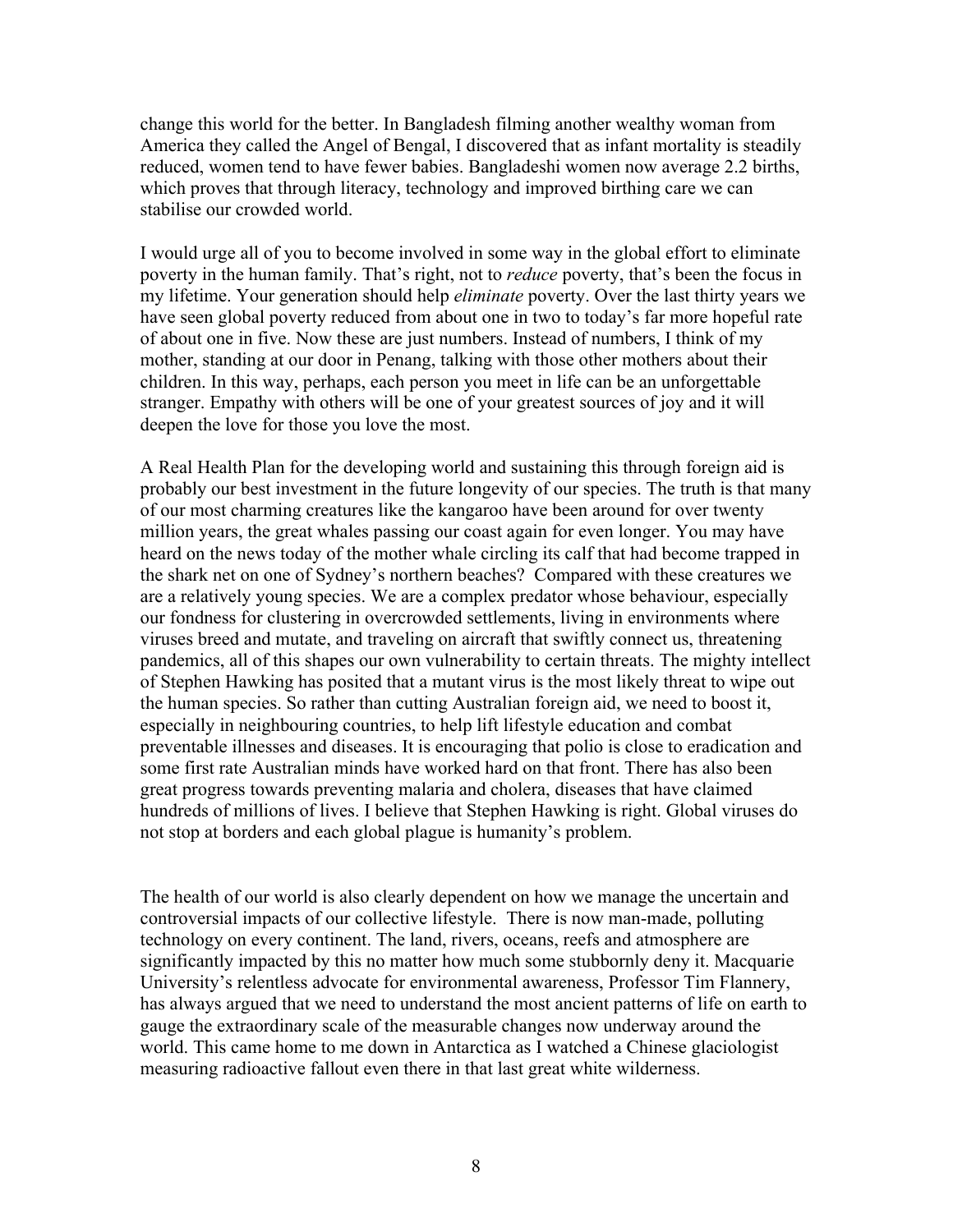Our heavy footprint on eco systems cannot be disputed but it remains the behaviour most vulnerable to manipulation and disinformation inside that information Matrix we all live in. Look at the extraordinary political retreat here in Australia from the scientific consensus on the best way to face the challenge of global warming. Where are you getting your information? Are you testing it by reading widely? Like most of you, I have learned to question and assess carefully partisan political views. You need more than night-vision goggles to detect the truth. So let me say that among all of the memorable conversations with great scientists I have sat and listened to at length around the world, the best and brightest of these minds have been possessed by the daunting and complex threat of greenhouse gases and global warming.

Overwhelmingly most earth scientists believe that the six billion metric tonnes of carbon dioxide humans add to the atmosphere every year could and should be substantially reduced. Putting a price on carbon pollution, taxing it or trading it, requires leadership but in Australia we are clearly afraid of that. The Coalition Government's so called Direct Action Plan, as far as we can tell, puts no cap on carbon. Instead it is a costly attempt to pay industry to pollute less. There is a slow timetable to retire the most-polluting coal fired plants and a proposal to pay farmers to attempt to sequester carbon in soil capture. The CSIRO says we need far more research to know whether this will work. Canada has had a nightmare trying to use reforestation to address one third of its carbon reduction target because of a Mountain Pine Beetle that may have reached plague proportions at least in part because of the warming climate. As most of Australia's old growth forest in the eastern states was clear felled years ago, reforestation and carbon capture on vast unsettled lands should be part of the solution. Having Aboriginal people manage their lands for carbon capture could also reduce poverty and welfare dependence in some regions. But look at the big picture. The global devastation of rainforest, that pattern I saw on so many trips to the Amazon and forests in Southeast Asia, suggests our investment in other nation's efforts ultimately might help the world capture more carbon.

First we have to return to reason and common sense on Australia's responsibility to use our cutting edge in earth science to change the pattern of carbon pollution. This is difficult when politicians and vested interests like the fossil fuel industry cloud the facts that will determine Australia's vital national interests, the genuine common good. Over a decade ago I chaired a West Australian parliamentary forum on Climate Change and I watched the politicians eyes glaze over as our brightest CSIRO scientists warned about the future threat to the south-western wheat belt because of rising temperatures. Do you know when they woke up that day? When somebody mentioned that if the climate keeps heating up, the finest red wines from the Margaret River district would no longer be grown. Perhaps more of those MPs billing the public for overseas study tours, bike rides and weddings, should be staying at home and taking a closer look in their own backyard?

The Intergovernmental Panel of Climate Scientists essentially follows the precautionary principle, establishing that human caused carbon-pollution is a significant factor in the almost one degree rise in temperature we have seen in Australia since about 1960. Australia's commitment to a 5% reduction in Carbon (from the 2000 level) by 2020 is too little because if the rest of the world follows that timid approach the science predicts a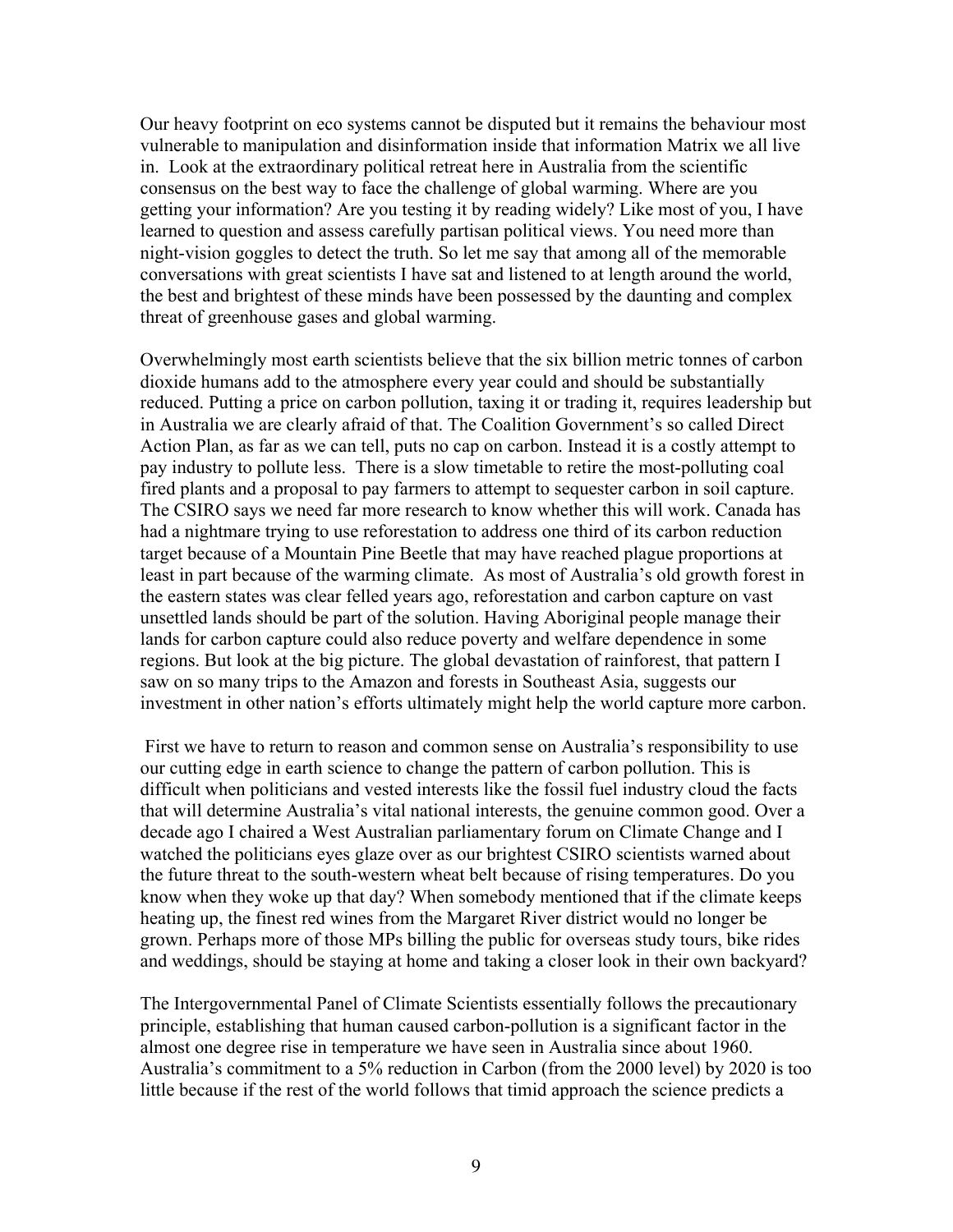strong risk that temperatures will rise by more than two degrees by mid century. It is that age-old human tendency to postpone the necessary action that will increase the burden for future generations.

When some Australians in the line of this current bushfire threat even dared suggest the possibility that the intensity of these fires may have some link to the drier fuel and hotter climate, our federal government squealed that this had nothing to do with its head in the sand by moving to abandon a barely noticeable carbon tax. Climate science has many uncertainties but there is a growing body of evidence from the CSIRO, the Intergovernmental Panel and the World Meteorological Organisation that the intensity of bushfires, storms and floods is likely to increase because of global warming.

My main conclusion on climate change is that instead of sheer ignorance and political retreat from the strongest, prudent science based on the precautionary principle, we need politicians prepared to do some serious climate study and then display some leadership. We need to demonstrate individually and collectively that Australians are clever enough to invest in the new alternative technologies, creating incentive to modify our damaging behaviour.

I came to believe that large numbers of people can be aroused to action when I saw an Indian hydrologist known to all as Mahantji, the late Professor V.B. Mishra, struggling to implement scientific schemes to clean up the massively polluted Ganges River, a river basin where over 600 million people live. That man inspired me because he demonstrated with his sewage treatment plant on the sacred river that no human challenge is beyond us. On the Hudson River in New York I watched Bobby Kennedy Junior, son of the assassinated Robert Kennedy, working with a river-keeper called John Cronin to enlist the talents of university students to help bring that dead river back to life. Together they sued the polluters into submission. I once flew from the source of the Murray Darling river all the way down to that choking mouth in South Australia and I found it confronting that we have all of the scientific wisdom needed to manage this stressed eco system but the real challenge is to overcome the narrow self-interest that divides people up and down that melancholy stream. This is a vast and beautiful land but it is telling us in so many places that we must change our ways. Our living coral reefs have a complexity and life force probably unequalled. When you plunge with the whale sharks at Ningaloo or swim with the turtles on the Great Barrier Reef, the wonder and miracle of life is all around you. With my son, Will, bobbing on a surfboard, on a blue-sky day somewhere on this glorious coastline, he would say, "these are the dolphin days"...the moment when the gleam on the water says life is in balance.

If we are to shape a healthy and stable world, we need to care about the fate of all of those now adrift on the ocean, the 40 million forcibly displaced people. I discovered traveling inside China that there are over seven million people internally displaced there. They can't find work permits to survive in their own country. This is the other side of the Asian Century and one we must appreciate to understand China's enormous challenge to maintain social stability as that nation continues to grow. Sitting with those poorest,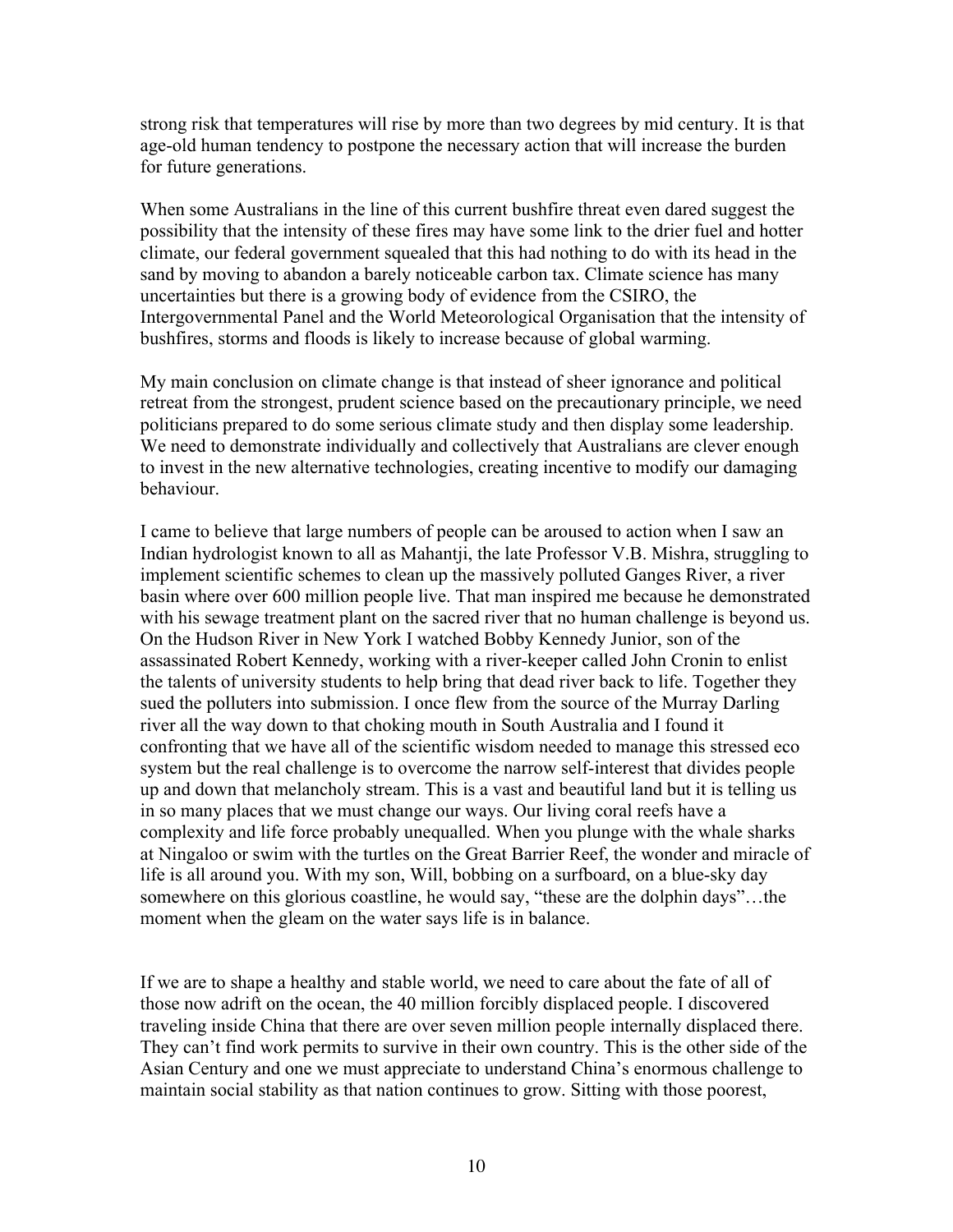displaced people in China who had no chance of enjoining the growing prosperity of hundreds of millions of other Chinese, I knew that if I were in their shoes I too would try to find a way across the seas to a place where my children would be safe and happy.

Across most borders we are now seeing the greatest movement of people in human history. Conflict and overpopulation provides the pressure. Syrian refuges are pouring out of that warzone at 4000 or more a day. Over 2 million Syrians are now camped in Jordan, Lebanon, Iraq and in Turkey as some of you Global Leadership Students discussed on your recent trip. The pattern of resettlement clearly is inadequate as Western Nations have agreed to accept a mere 10,000 or so of the Syrian refugees. While it is true that Australia has resettled over 750,000 refugees and displaced people since World War Two, our current political climate has shamefully exploited our fear of difference and cultures and countries we do not fully understand. The far greatest burden of refugees now falls on poorer countries especially Pakistan and Lebanon that are near overwhelmed, while Australia becomes near hysterical about a relatively small number of asylum seekers.. It is not only unjust but in a geo-political sense it is counterproductive to burden developing nations in this way when over the longer term that approach will guarantee an even more unstable world. It is also morally wrong to hold so many people, especially children, in harsh conditions. It is important to remember asylum seekers are not "illegals" as branded by our new Immigration Minister. Under Article 31 of the Refugee Convention people have a legal right to seek asylum, whether or not they have passports or visas. When the rest of the world is not responding to resettlement, again I say, Australia should help show the way. Look at the vast camps spread across so many African nations. I can tell you that when you walk among fleeing thousands like I did in Rwanda or the Sudan, you can easily put yourself in their shoes. What if you were trapped in a war zone or a refugee camp? As Aboriginal people like to cheerfully point out, in Australia most of us were 'boat people' at one point or another. Our Prime Minister came here as a child. He's just one of our extraordinary mix from over 200 different nations.

This diversity is one of our greatest strengths today. The many shades of difference are expressed in different types of creativity, problem solving and even beauty. While racism persists and we have no constitutional bar on discrimination, we need to work individually and collectively on the daily effort of living together respectfully. A first step is to affirm the best in the other person, rather than to immediately switch to a negative. It's the secret of all good relationships. As we demonstrate personally our role, our own act of leadership in creating life in balance, the world's healthiest and most harmonious multicultural society, we will create knowledge of how to reduce social conflict and ultimately how to avoid war.

To achieve social harmony we need to use the language of the common good and overcome the discourse of suspicion and hate. Religion continues to be the most profound cultural difference dividing humanity and so it's frequently exploited, not necessarily as the cause, but as the rhetoric of conflict. We could look at any nation in the world to observe this pattern, but surely Syria is a striking example. Sectarian warfare includes various factions of Muslims fighting Muslims. The world is not nearly as simple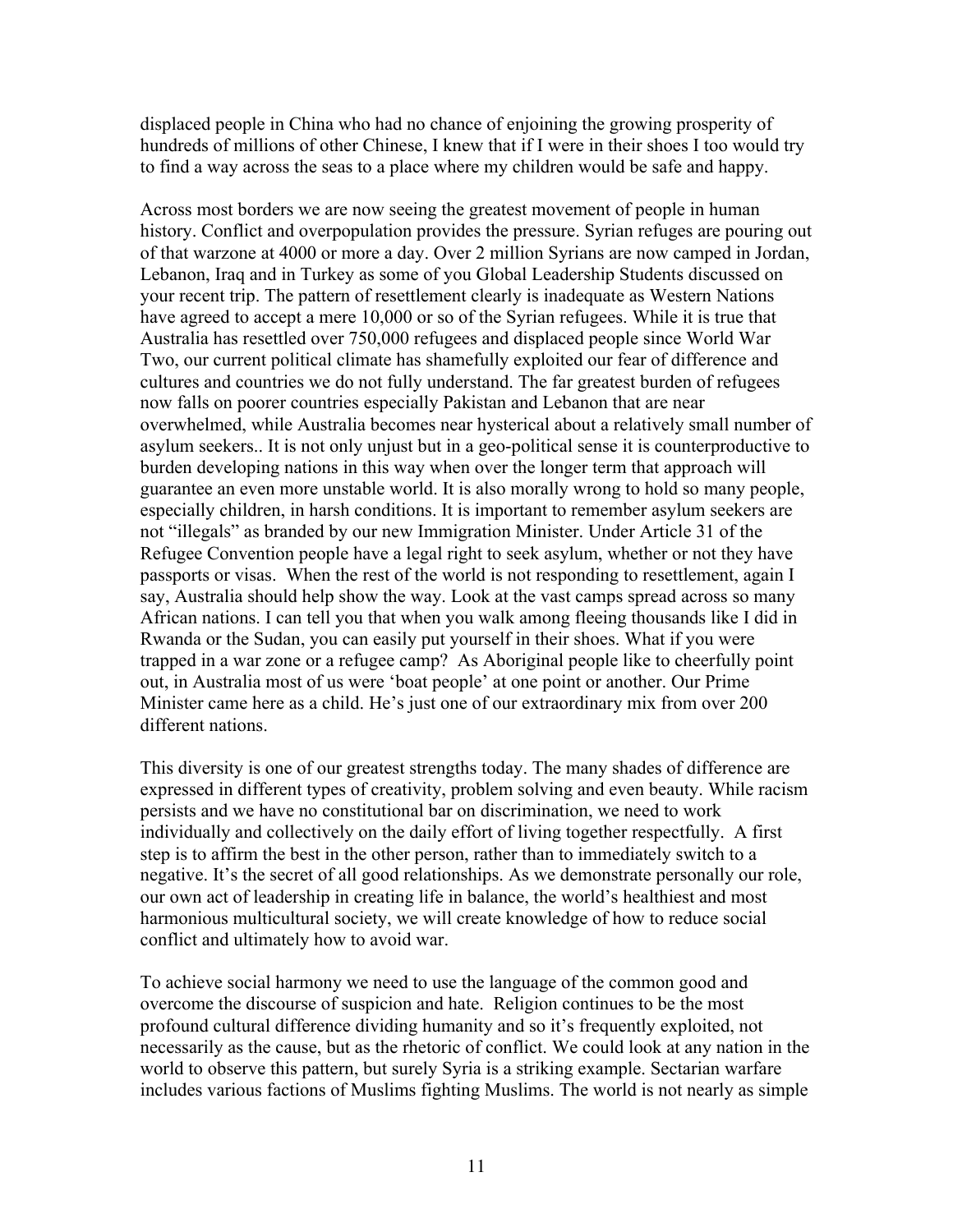as Samuel Huntington's dramatic portrayal in *The Clash of Civilisations and the Remaking of World Order.* Within the world's one billion Muslims there is a struggle between different stages of modernity, different perspectives on moral ascendancy, different degrees of alienation or even humiliation and rage. There are also hundreds of millions of Muslim people longing for peace and stability. Put yourself in their shoes. For very progressive Australian Muslim organisations such as the Affinity Foundation promoting inter-cultural dialogue in our society, it is distressing for many here to see religion exploited in flashpoints of violence. We need to work hard at conflict resolution, grass roots community efforts to ensure that people understand that war is irrational, whether it's a jihad or a crusade.

In the Guatemalan genocide around 1982 in which some 250,000 Maya Quiche were slaughtered, I reported for *Four Corners* on soldiers who wore crucifixes around their necks smashing the skulls of babies and impaling heads on stakes of those they considered a sub-human devil caste, beyond their own sense of humanity. When I showed that film and testified to the American Congress, the House Armed Services Committee suspended the shipment of helicopters to the genocidal Christian army. Sometimes the truth has great power. Of all the wars I have witnessed, not one made any real sense. Civil wars, religious wars, genocides, anarchy or terrorism, violence is a contagion.

Instead of stalking the earth like a natural born killer, I come back to my main theme; we need to evolve to a higher order of human thinking. Here in Australia some religious leaders have shown great courage and conviction to try to eliminate social tensions between faiths. It would help if all religions abandoned their central dogma of exclusivity, that notion of being the Chosen Ones. Then all people, including nonbelievers, could appreciate the values shared by peaceful philosophies. It is a terrible irony that Christians, Jews and Muslims believe they are descended from Abraham, so why not acknowledge this common humanity? As simple as this sounds the violence circling Syria, Iraq and Iran, the calls for Jihad or Christian campaigns with that hopeless cry that God is on *our side,* shows that religious leaders have not yet displayed the true leadership humanity requires. Instead of assuming that in the  $21<sup>st</sup>$  Century we must have never ending clashes between Islamic groups, or between Muslims and Christians, or Hindus and Muslims, we need to see that this earth, this sky full of stars, is a cathedral, a mosque, a temple for us all.

It is time to stop being afraid of people we do not understand and to really believe that there is more to unite us than divide us. The greatest inspiration should come from the men and women of war who changed course and showed what could be gained by peace. I once flew to Aswan in Egypt as Jimmy Carter pleaded with the great Egyptian war hero, Anwar Sadat to find the wisdom to change the course of history. In a magnificent act of human courage and true greatness, we watched Sadat walk the extra mile for peace by going to Israel. It took another man of war, Israel's Menachem Begin, a man so often described by his enemies as a terrorist, by his supporters as a freedom fighter, yes, another man of war had to meet Sadat half way. Jimmy Carter, mocked by the American media, reviled by so many of his own, had the conviction, the core values, to patiently